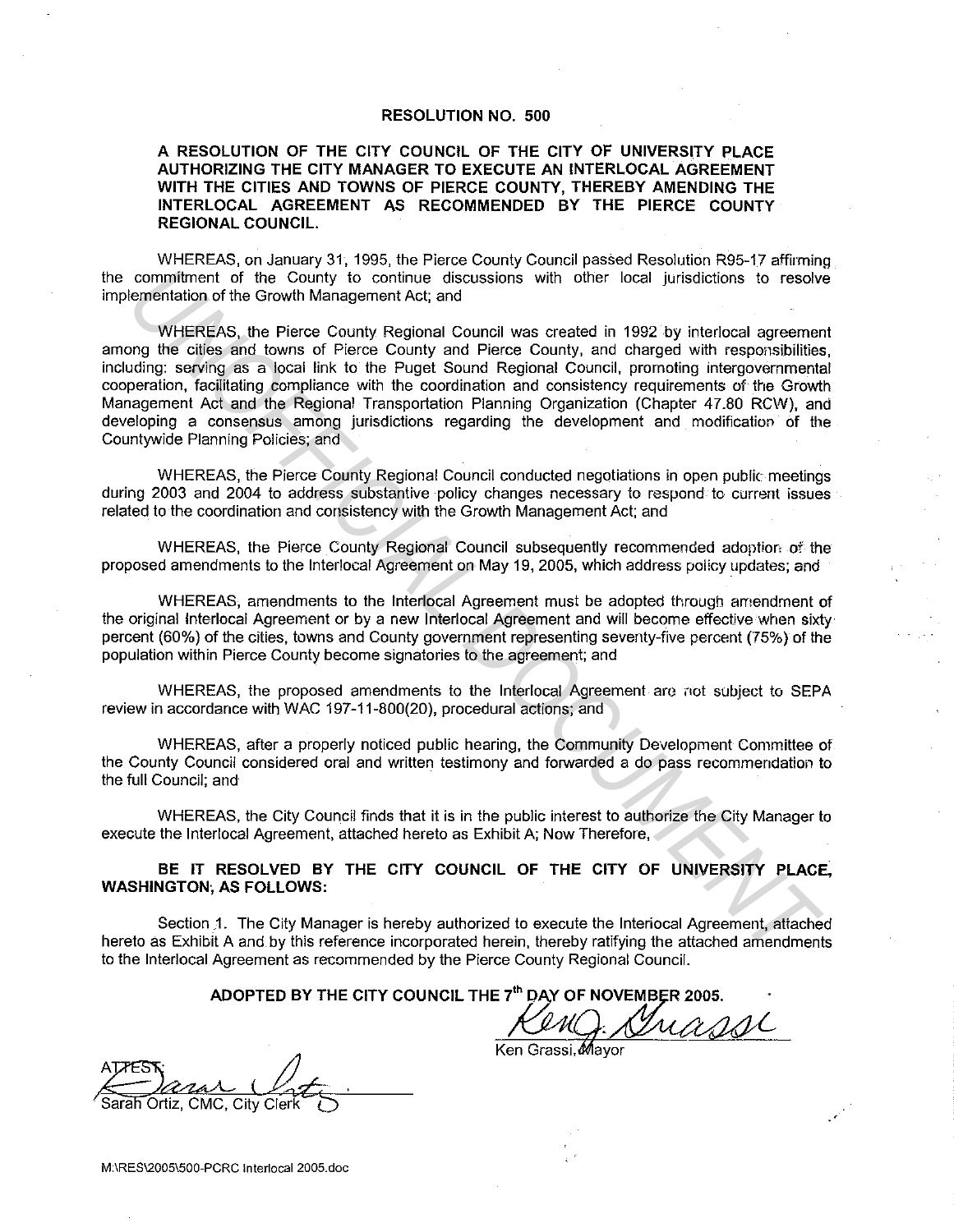**CREATION OF AN INTRACOUNTY ORGANIZATION**  8 This agreement is entered into by and among the cities and towns and special purpose district(s) 9 of Pierce County and Pierce County. This agreement is made pursuant to provisions of the 10 Interlocal Cooperation Act of 1967, Chapter 39.3. RCW. This agreement has been authorized 11 by the legislative body of each jurisdiction pursuant to formal action and evidenced by execution 12 of the signature page of this agreement. The Pierce County Regional Council is created to promote intergovernmental cooperation on issues of broad concern, and to assure coordination, consistency, and compliance in the implementation of State law covering growth management, comprehensive planning; and transportation planning by county government and the cities and towns within Pierce County. It is the successor agency to the Growth Management Steering Committee and serves as the formal, multi-government link to the Puget Sound Regional Council.  $31$  This agreement shall become effective when sixty percent (60%) of the cities, towns and  $32$  county government representing seventy-five percent (75%) of the population within 33 Pierce County become signatories to the agreement. The agreement may be terminated  $34$  by vote of two or more legislative bodies collectively representing sixty percent (60%) of  $35$  the population within Pierce County. MEMBERSHIP AND REPRESENTATION: *Sinces* comby and Prece County. This agreement is made putsual in provisions of the bience County and Prece County. This agreement is made putsuant to provisions of the constrained in the constrained in the signature page

**INTERLOCAL AGREEMENT** 

13

 $14$  I. NAME:

MISSION:

CREATION:

- A. Membership is available to all cities and towns within Pierce County, the Port of Tacoma, and Pierce County.
- B. Associate membership is available to such nonmunicipal governments as transit agencies, tribes, federal agencies, state agencies, port authorities, school districts, and other special purpose districts as may be interested. Associate members are non-voting.
- c. The General Assembly of the organization PCRC shall be comprised of all electedofficials from the legislative authorities and the chief elected executive official of

Exhibit A to Resolution No.

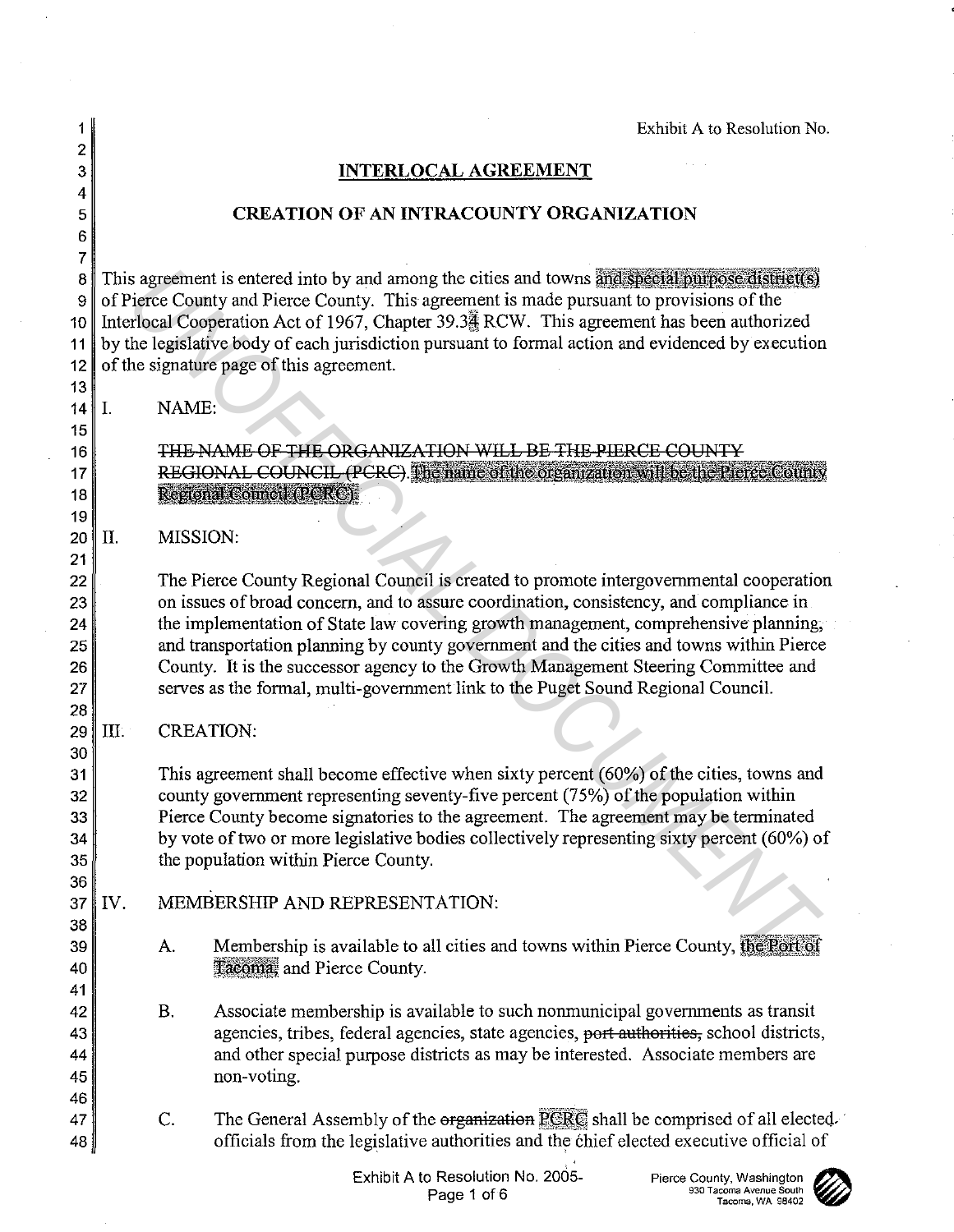| 1<br>2<br>3<br>4 |    |    | the member cities, towns, and county government. Associate members and staff<br>from the various jurisdictions shall be encouraged to participate in General<br>Assembly meetings, but without a vote.                                                   |  |  |  |  |  |  |
|------------------|----|----|----------------------------------------------------------------------------------------------------------------------------------------------------------------------------------------------------------------------------------------------------------|--|--|--|--|--|--|
| 5<br>6<br>7      |    | D. | The Executive Committee of the organization PCRC-Council shall be comprised<br>of representatives from member jurisdictions as follows: four (4) representatives<br>from Pierce County including the County Executive and three members of the           |  |  |  |  |  |  |
| 8<br>9           |    |    | County Council; three (3) representatives from the City of Tacoma; and one (1)<br>two (2) representatives from the City of Lakewood, City of Puyallup, and City of                                                                                       |  |  |  |  |  |  |
| 10<br>11<br>12   |    |    | University Place and one (1) representative from each of the remaining<br>jurisdictions. Each representative shall have one vote.                                                                                                                        |  |  |  |  |  |  |
| 13<br>14         |    | Ε. | One representative from the Puyallup Tribal Council, one representative from the<br>Port of Tacoma-Commission, one representative from Pierce Transit, and one                                                                                           |  |  |  |  |  |  |
| 15<br>16<br>17   |    |    | representative of WSDOT District 3 will be ex officio, non-voting members of the<br>Executive Committee Committee Committee Committee Committee Council<br>may create additional ex officio, non-voting positions from among other                       |  |  |  |  |  |  |
| 18<br>19         |    |    | Aassociate members.                                                                                                                                                                                                                                      |  |  |  |  |  |  |
| 20<br>21<br>22   |    | Ε. | Voting members of the Executive Committee shall be elected officials and shall<br>be appointed by the local jurisdictions they represent. Alternate representatives to<br>the Executive Committee may be designated who are elected officials and are of |  |  |  |  |  |  |
| 23<br>24         |    |    | the same number as the authorized membership for each jurisdiction or group of<br>jurisdictions. Other elected officials and staff from the various jurisdictions shall                                                                                  |  |  |  |  |  |  |
| 25<br>26<br>27   |    |    | be encouraged to participate in Executive Committee discussions, but without a<br>vote.                                                                                                                                                                  |  |  |  |  |  |  |
| 28<br>29         | V. |    | GENERAL ORGANIZATION:                                                                                                                                                                                                                                    |  |  |  |  |  |  |
| 30<br>31<br>32   |    | А. | Structure<br>Organizationza the RCRC Shall be organized into a General Assembly, a                                                                                                                                                                       |  |  |  |  |  |  |
| 33<br>34         |    |    | 1.<br>Comoisan Excempe Commutee and othersuch ask forces and<br>committees as established by the Council                                                                                                                                                 |  |  |  |  |  |  |
| 35<br>36         |    |    | The organization shall consist of a General Assembly, an Executive<br>Committee, and advisory committees and task-forces as created by the                                                                                                               |  |  |  |  |  |  |
| 37<br>38<br>39   |    |    | <b>Executive Committee.</b><br>Members: Pierce County, the Port of Tacoma and each city or town in<br>2.                                                                                                                                                 |  |  |  |  |  |  |
| 40<br>41         |    |    | Pierce County shall be a member upon adoption of the Interlocal<br>Agreement, provided however, a city or town partially located in Pierce                                                                                                               |  |  |  |  |  |  |
| 42<br>43         |    |    | County and partially in any other county must have a population of at least<br>500 persons or 500 employees in Pierce County before obtaining full<br>voting privileges.                                                                                 |  |  |  |  |  |  |
|                  |    |    |                                                                                                                                                                                                                                                          |  |  |  |  |  |  |
| 44<br>45<br>46   |    |    | $\overline{3}$<br>Ex Officio Associate Members: The Puyallup Tribal Council, Pierce                                                                                                                                                                      |  |  |  |  |  |  |

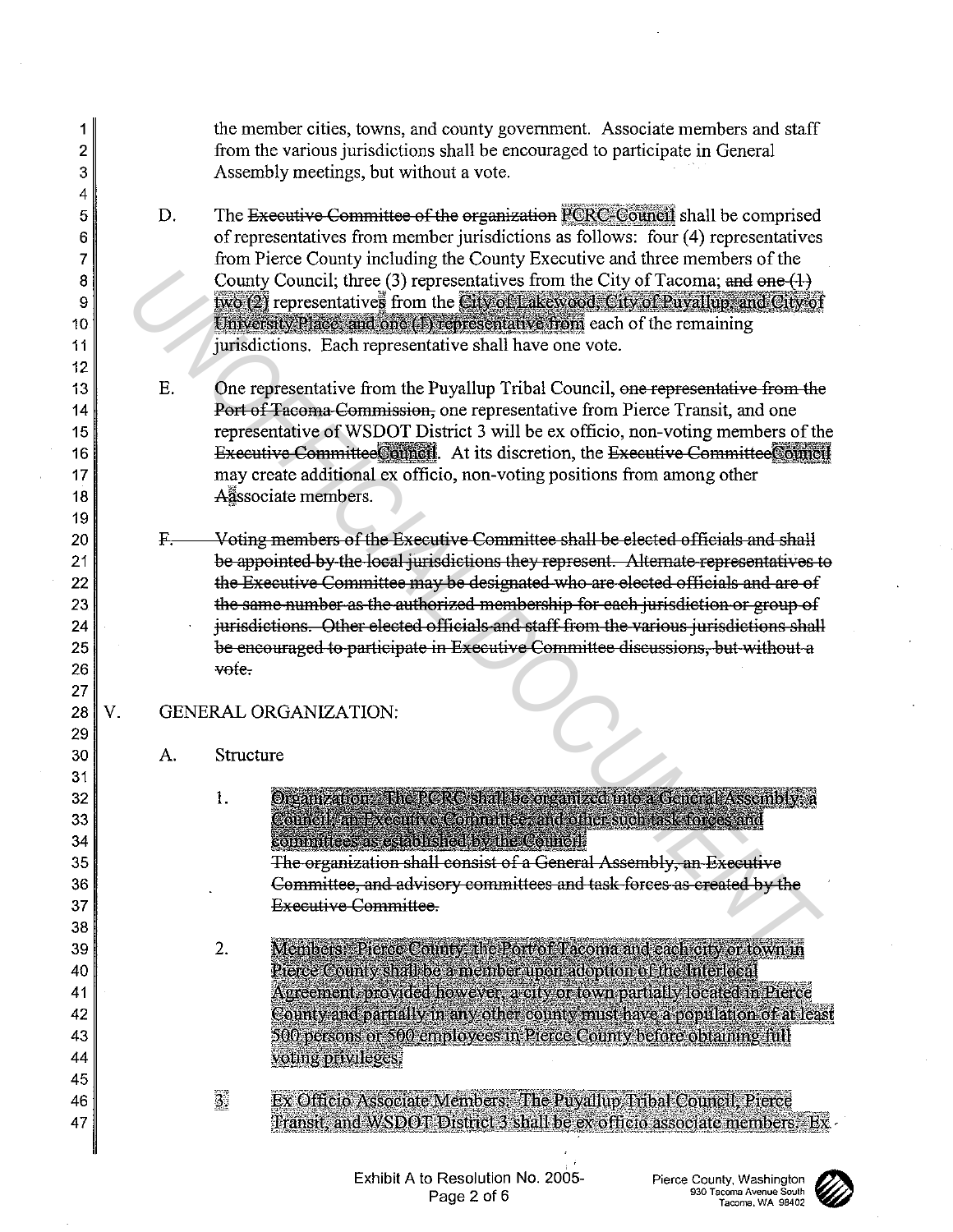officio associate members may each provide a representative to serve as a non volmementos orthe Council

- Other Associate Members: Other non-municipal governments such as  $\overline{4}$ federal agencies, other state agencies, other tribes, school districts and other special purpose districts may become associate members upon approval of the Council. Associate members are non-volute.
	- The organization will utilize a calendar year for purposes of terms of office of members of the Executive Committee. Council: and the work program.
- B. Executive Committee Council

I.

- The Executive committee Council shall carry out all powers and responsibilities of the organization between meetings of the General Assembly. The Executive Committee Council may take action when a quorum is present. One-third of the voting members shall constitute a quorum. Except as specified in the  $b\bar{B}v$ -laws, actions voted upon shall be approved by simple majority vote of the quorum. The  $b\bar{B}$  v-laws shall provide for special voting processes and the circumstances when such processes are to be used. 23. The organization will utilize a calendar year for purposes of terms of<br>office of members of the Executive Committee *Comparing* to the work<br>program.<br> **Processive Committee Comparison** and carry out all powers and<br>
res
	- 2. A president Chair and voice president Chair shall be selected by the Executive Committee Council from among its voting members. The president Chair and valice president Chair shall serve for one-year terms
	- 3. The Executive Committee shall establish a regular meeting time and place for Council meetings. Executive Committee miller ectings shall be conducted in accordance with the Open Public Meetings Act (RGW Chapter 42.30 RGW).
	- 4. Committees or task forces shall be established as required and may utilize citizens, elected officials and staff from the member jurisdictions in order to enhance coordination and to provide advice and recommendations to the Executive Committee Council on matters of common interest including, but not limited to, planning, transportation, and infrastructure.
	- c. General Assembly
		- I. The General Assembly shall meet at least annually and may hold additional meetings as needed. The General Assembly may take action when a quorum is present. Thirty percent (30%) of the voting members representing a majority of the various jurisdictions shall constitute a quorum. Except as specified in the  $b\bar{B}y$ -laws, actions voted upon shall be approved by a simple majority vote of the quorum. The  $\frac{1}{2}$ y-laws shall



47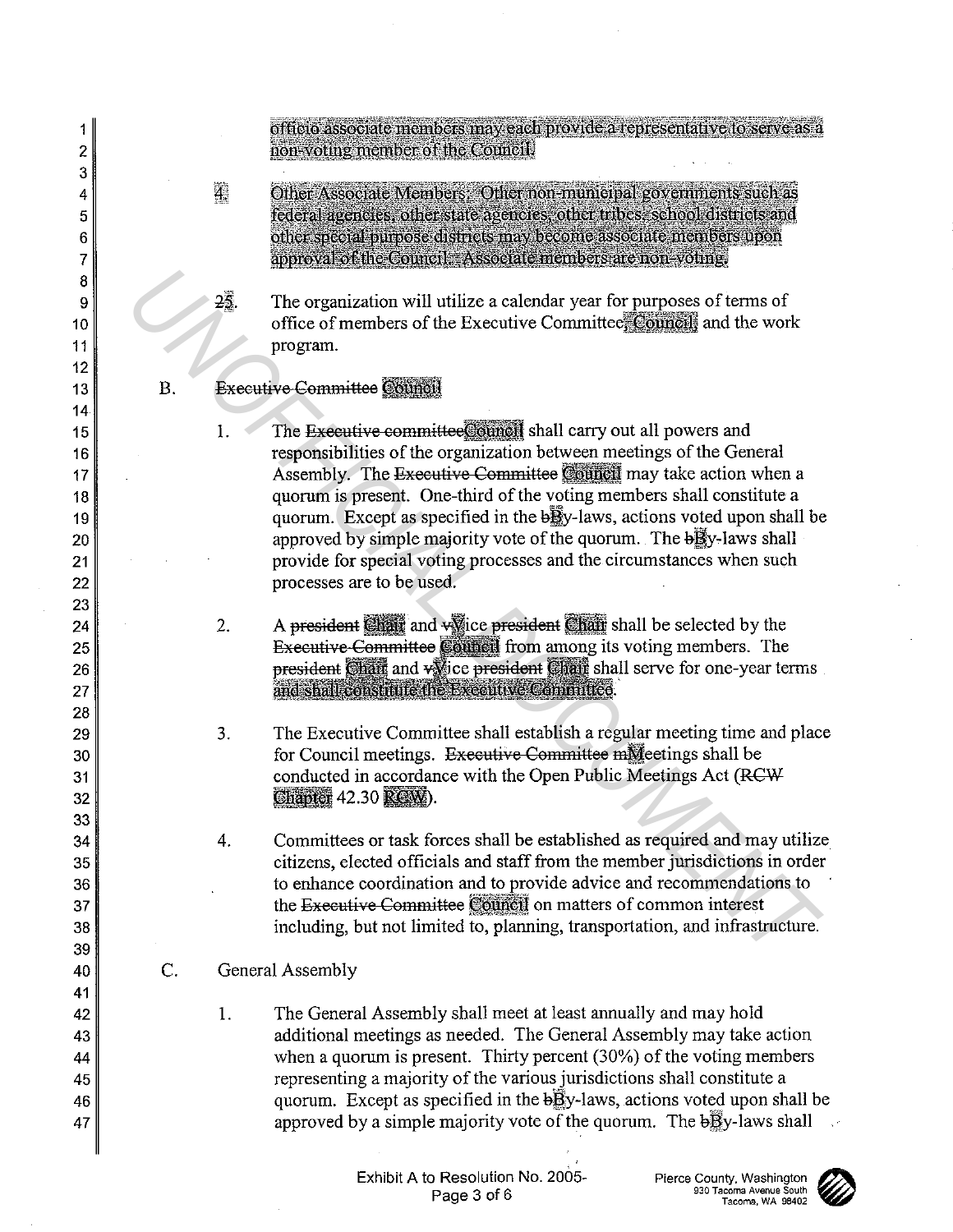| 1<br>2                           |              | provide for special voting processes and the circumstances when such<br>processes are to be used.                                                                                                                                                                                                                       |  |  |  |  |  |
|----------------------------------|--------------|-------------------------------------------------------------------------------------------------------------------------------------------------------------------------------------------------------------------------------------------------------------------------------------------------------------------------|--|--|--|--|--|
| 3<br>4<br>5                      | 2.           | The president and vice president of the Executive Committee shall serve<br>as president Chair and vice president Chair of the General Assembly.                                                                                                                                                                         |  |  |  |  |  |
| 6<br>7                           | 3.           | The General Assembly shall adopt an annual work program.                                                                                                                                                                                                                                                                |  |  |  |  |  |
| 8<br>9<br>10                     | 4.           | The General Assembly meetings shall be conducted in accordance with<br>the Open Public Meetings Act (RCW Chapter 42.30 RCW).                                                                                                                                                                                            |  |  |  |  |  |
| 11<br>12                         | VI.          | FUNCTIONS AND AUTHORITY:                                                                                                                                                                                                                                                                                                |  |  |  |  |  |
| 13<br>14                         | А.           | The Pierce County Regional Council will:                                                                                                                                                                                                                                                                                |  |  |  |  |  |
| 15<br>16                         | 1.           | Promote intergovernmental coordination within Pierce County.                                                                                                                                                                                                                                                            |  |  |  |  |  |
| 17<br>18<br>19                   | 2.           | Facilitate compliance with the coordination and consistency requirements<br>of the state growth management laws.                                                                                                                                                                                                        |  |  |  |  |  |
| 20<br>21<br>22<br>23<br>24<br>25 | $\cdot$ 3.   | Provide a forum to promote cooperation among and/or between<br>jurisdictions with respect to urban growth boundaries, comprehensive plan<br>consistency, development regulations, siting of facilities, highway, rail, air<br>and water transportation systems, solid waste issues and other area of<br>mutual concern. |  |  |  |  |  |
| 26<br>27<br>28                   | 4.           | Develop consensus among jurisdictions regarding review and modification<br>of eCountywide planning ploticies.                                                                                                                                                                                                           |  |  |  |  |  |
| 29<br>30<br>31                   | 5.           | Serve as the formal, multigovernment link to the Puget Sound Regional<br>Council.                                                                                                                                                                                                                                       |  |  |  |  |  |
| 32<br>33<br>34                   | 6.           | Develop recommendations, as required, for distribution of certain federal,<br>state, and regional funds.                                                                                                                                                                                                                |  |  |  |  |  |
| 35<br>36                         | $\sqrt{7}$ . | Provide educational forums on regional issues.                                                                                                                                                                                                                                                                          |  |  |  |  |  |
| 37<br>38<br>39                   | 8.           | Make recommendations to federal, states and regional agencies on plans,<br>legislation, and other related matters.                                                                                                                                                                                                      |  |  |  |  |  |
| 40<br>41<br>42<br>43<br>44       | 9.           | Serve as the successor organization to the Growth Management Steering<br>Committee which developed the eCountywide pPlanning pPolicies, and<br>complete such tasks as may have been begun by the Steering Committee,<br>including the following responsibilities:                                                       |  |  |  |  |  |
| 45<br>46<br>47                   |              | develop model implementation methodologies;<br>a.                                                                                                                                                                                                                                                                       |  |  |  |  |  |
| $48 \mid$                        |              | assist in the resolution of jurisdictional disputes;<br>b.                                                                                                                                                                                                                                                              |  |  |  |  |  |
|                                  |              | Exhibit A to Resolution No. 2005-<br>Pierce County, Washington<br>930 Tacoma Avenue South<br>Page 4 of 6<br>Tacoma, WA 98402                                                                                                                                                                                            |  |  |  |  |  |

 $\ddot{\phantom{a}}$ 

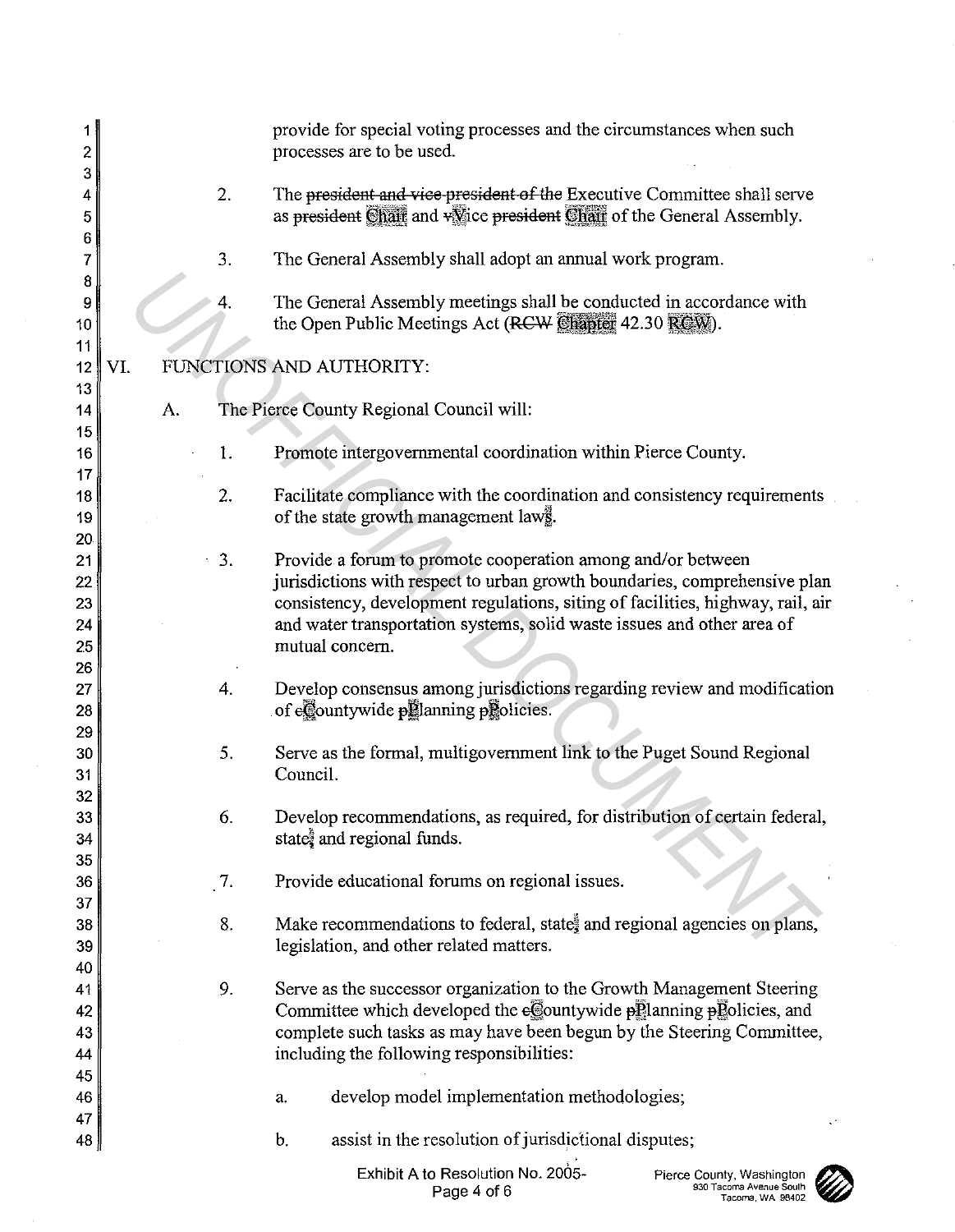| 2              |                                                                         |                           | c.        | provide input to joint planning issues in Urban Growth Areas;                                                    |  |  |  |
|----------------|-------------------------------------------------------------------------|---------------------------|-----------|------------------------------------------------------------------------------------------------------------------|--|--|--|
| 3<br>4         |                                                                         |                           | d.        | provide input in respect to countywide facilities;                                                               |  |  |  |
| 5<br>6<br>7    |                                                                         |                           | е.        | advise and consult on policies regarding phased development,<br>short plats, vested rights and related issues;   |  |  |  |
| 8<br>9<br>10   |                                                                         |                           | ${\bf f}$ | review and make a recommendation to Pierce County on the<br>respective location of Urban Growth Area boundaries; |  |  |  |
| 11<br>12<br>13 |                                                                         |                           | g.        | make a recommendation to Pierce County regarding dissolution of<br>the Boundary Review Board;                    |  |  |  |
| 14<br>15<br>16 |                                                                         |                           | $h$ .     | monitor development, including population and employment<br>growth; and                                          |  |  |  |
| 17<br>18       |                                                                         |                           | i.        | provide advice and consultation on population disaggregation.                                                    |  |  |  |
| 19             |                                                                         |                           |           |                                                                                                                  |  |  |  |
| 20             |                                                                         | <b>B.</b>                 |           | The organization shall adopt by-laws to govern its proceedings. By-laws                                          |  |  |  |
| 21             |                                                                         |                           |           | shall be adopted by the Executive Committee Council and shall be in                                              |  |  |  |
| 22             |                                                                         |                           |           | effect unless contrary action is taken by the General Assembly.                                                  |  |  |  |
| 23             |                                                                         |                           |           |                                                                                                                  |  |  |  |
| 24             |                                                                         | C.                        |           | Nothing in this agreement shall restrict the governmental authority of any                                       |  |  |  |
| 25<br>26       |                                                                         |                           |           | of the individual members.                                                                                       |  |  |  |
| 27             | VII.                                                                    | <b>AMENDMENTS:</b>        |           |                                                                                                                  |  |  |  |
| 28             |                                                                         |                           |           |                                                                                                                  |  |  |  |
| 29             |                                                                         |                           |           | Amendments to this agreement may be proposed by any member of the General                                        |  |  |  |
| 30             |                                                                         |                           |           | Assembly Council and shall be adopted by affirmative resolution of the Executive                                 |  |  |  |
| 31             |                                                                         |                           |           | Committee and of the individual legislative bodies of sixty percent (60%) of the member                          |  |  |  |
| 32             |                                                                         |                           |           | jurisdictions representing seventy-five percent (75%) of the population of Pierce County.                        |  |  |  |
| 33             |                                                                         |                           |           |                                                                                                                  |  |  |  |
| 34<br>35       | VIII.                                                                   | SEVERABILITY:             |           |                                                                                                                  |  |  |  |
| 36             |                                                                         |                           |           | If any of the provisions of this agreement are held illegal, invalid or unenforceable, the                       |  |  |  |
| 37             |                                                                         |                           |           | remaining provisions shall remain in full force and effect.                                                      |  |  |  |
| 38             |                                                                         |                           |           |                                                                                                                  |  |  |  |
| 39             | IX.                                                                     | FILING:                   |           |                                                                                                                  |  |  |  |
| 40             |                                                                         |                           |           |                                                                                                                  |  |  |  |
| 41             |                                                                         |                           |           | A copy of this agreement shall be filed with the County Auditor, and each city/town                              |  |  |  |
| 42             |                                                                         |                           |           | clerk, the Secretary of State, and the Washington State Department of Community Frade                            |  |  |  |
| 43<br>44       |                                                                         | and Economic Development. |           |                                                                                                                  |  |  |  |
| 45             |                                                                         |                           |           | IN WITNESS WHEREOF, this agreement has been executed by each member                                              |  |  |  |
| 46             | jurisdiction as evidenced by signature pages affixed to this agreement. |                           |           |                                                                                                                  |  |  |  |
|                |                                                                         |                           |           |                                                                                                                  |  |  |  |
|                |                                                                         |                           |           |                                                                                                                  |  |  |  |
|                |                                                                         |                           |           |                                                                                                                  |  |  |  |

 $\mathcal{L}_{\mathrm{c}}$ 

 $\ddot{\phantom{a}}$ 



 $\ddotsc$ 

 $\bar{z}$